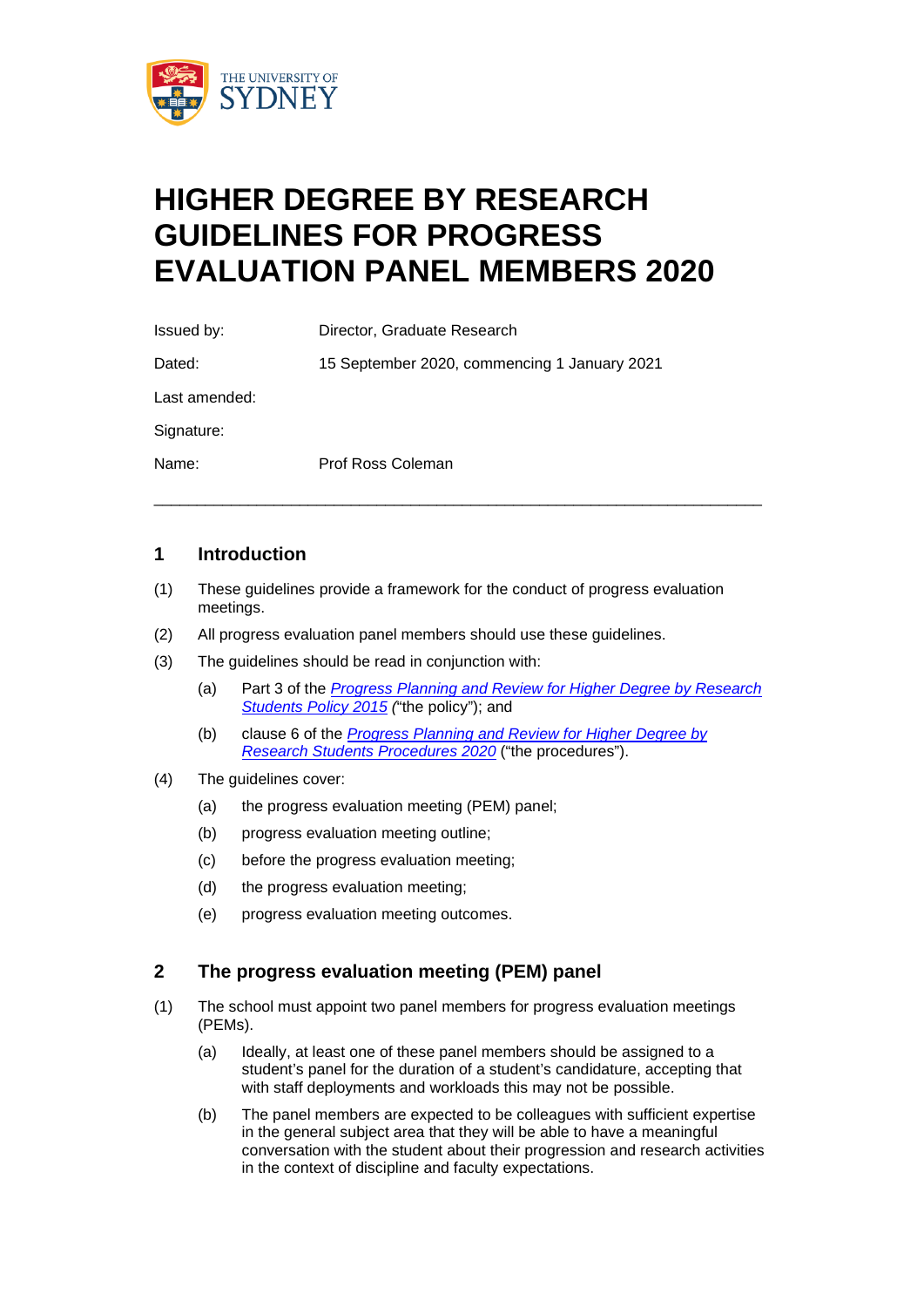

- (2) One of the panel members will be designated 'panel chair' and will have responsibility for:
	- (a) guiding the progress evaluation meeting; and
	- (b) ensuring that the panel's report is uploaded to the Research Education Candidature System (RECS) following the evaluation.

#### **3 Progress evaluation meeting outline**

- (1) Progress evaluation meetings must be completed within twelve months of each year of study.
- (2) The progress evaluation meeting should take place on or before the tenth month of each year of the student's studies, regardless of mode of attendance.
	- (a) The meeting should not be scheduled later than month ten in a candidature year in case a second progress evaluation meeting is required.
- (3) All progress evaluation meetings must take the form of a formal meeting between the panel and the student.
	- (a) Meetings may be face-to-face, online or by phone.
- (4) The progress evaluation meeting will be scheduled in RECS unless last minute changes mean that a new venue, time or date are needed.
- (5) Panel members, supervisors and students must familiarise themselves with the relevant [policy](http://sydney.edu.au/policies/showdoc.aspx?recnum=PDOC2015/403&RendNum=0) and [procedures](http://sydney.edu.au/policies/showdoc.aspx?recnum=PDOC2015/402&RendNum=0) before:
	- (a) completing the form in RECS; and
	- (b) participating in a progress evaluation meeting.

#### **4 Before the progress evaluation meeting**

- (1) Both panel members should familiarise themselves with the required faculty and University milestones for each stage of the candidature.
	- (a) These are maintained in RECS.
	- (b) Current versions are available at [Research Progress](https://www.sydney.edu.au/students/research-progress.html) section of the University website for current HDR students.
- (2) The progress evaluation meeting process begins when the student submits a report through RECS.
- (3) Supervisors will also be prompted to submit their own report on the student's progress.
- (4) RECS will automatically notify panel members when both reports are available.
	- (a) Panel members can access the reports in RECS.
- (5) If any panel member:
	- (a) has difficulty accessing the report in RECS; or
	- (b) has not received the notification by two days prior to the meeting;

they should contact the [HDR Administration Centre](mailto:%20hdrac.ops@sydney.edu.au) as soon as possible.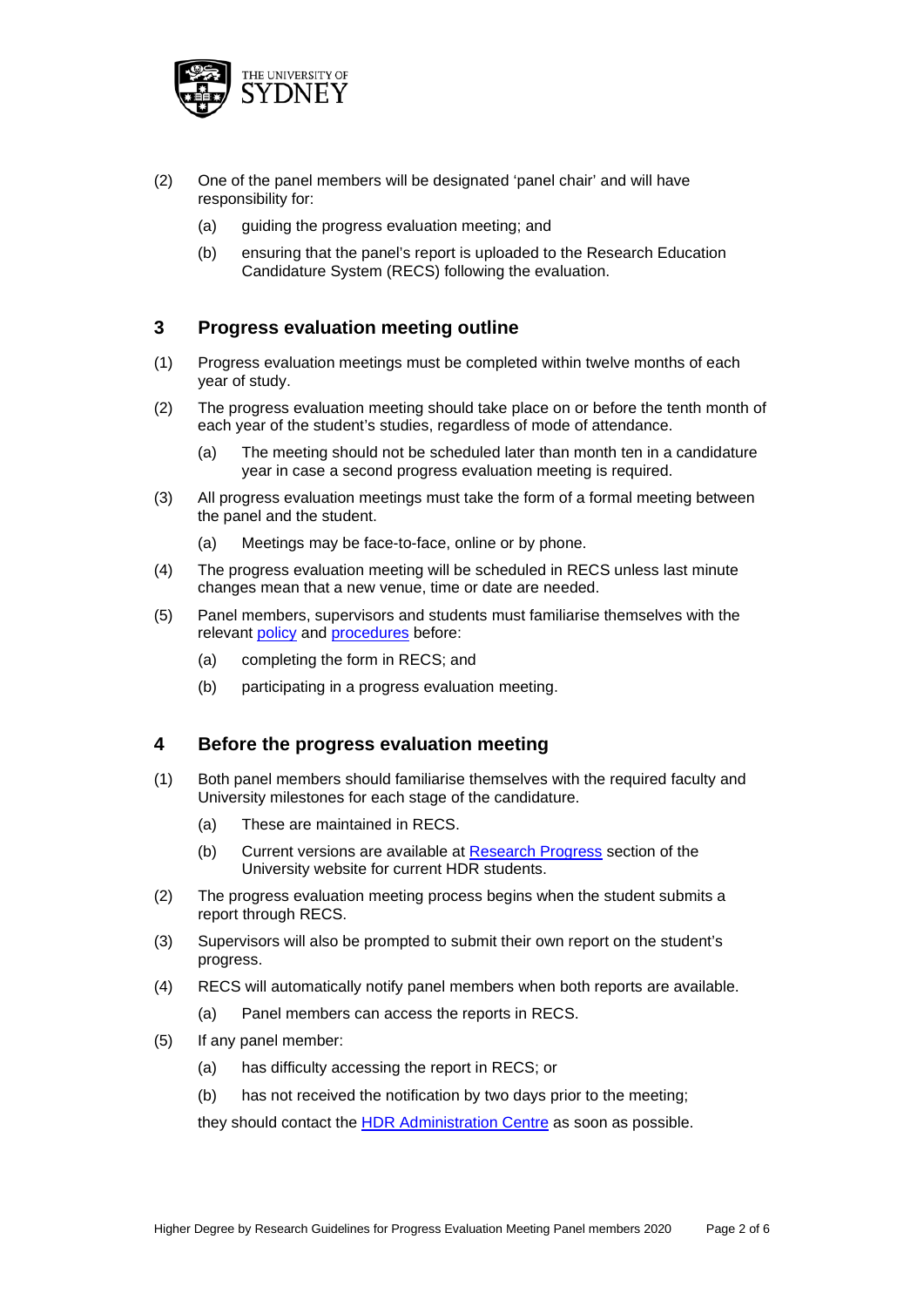

- (6) The panel members are expected to have:
	- (a) read the full submission;
	- (b) if necessary, met prior to the meeting to discuss points of concern; and
	- (c) agreed their approach.
- (7) The panel members will have access to any previous PEM reports.
	- **Note:** For students who commenced before 2021, Annual Progress Review (APR) reports are available on request.

#### **5 The progress evaluation meeting**

- (1) The progress evaluation meeting is intended to:
	- (a) be a thorough assessment of the student's work and progress towards an examinable thesis, based on:
		- (i) the student's understanding of research activities done and how these relate to the over-arching thesis question; and
		- (ii) the student's understanding of their research plan and how this may be achieved;

and

- (b) enable the student to benefit from the advice of two knowledgeable members of academic staff.
- (2) Members of the student's supervisory team may be invited to attend for part of the meeting but must leave during the main discussion with the student.
	- (a) The progress evaluation meeting panel may invite one or more of the student's supervisors to attend discussions without the student.
- (3) The progress evaluation meeting is expected to be a rigorous and constructive evaluation of the student's progression against milestones and goals, leading to timely submission of a high-quality thesis.
- (4) Importantly, the progress evaluation meeting is an opportunity to discern if the student is receiving sufficient support and guidance to enable success.

**Note:** See *[Higher Degree by Research Supervision Policy 2020](http://sydney.edu.au/policies/showdoc.aspx?recnum=PDOC2013/316&RendNum=0)*

- (5) The progress evaluation meeting is not:
	- (a) an examination of research hypotheses, approaches or philosophy; or
	- (b) an opportunity to conduct an alternative supervision exercise; or
	- (c) an examination of supervision.
- (6) The panel should attempt to:
	- (a) discern the quality of the student's work as measured by the achievement of research goals;
	- (b) understand the student's perception of the successes and challenges of candidature; and
	- (c) consider this perception against the reality of goals achieved and milestones met.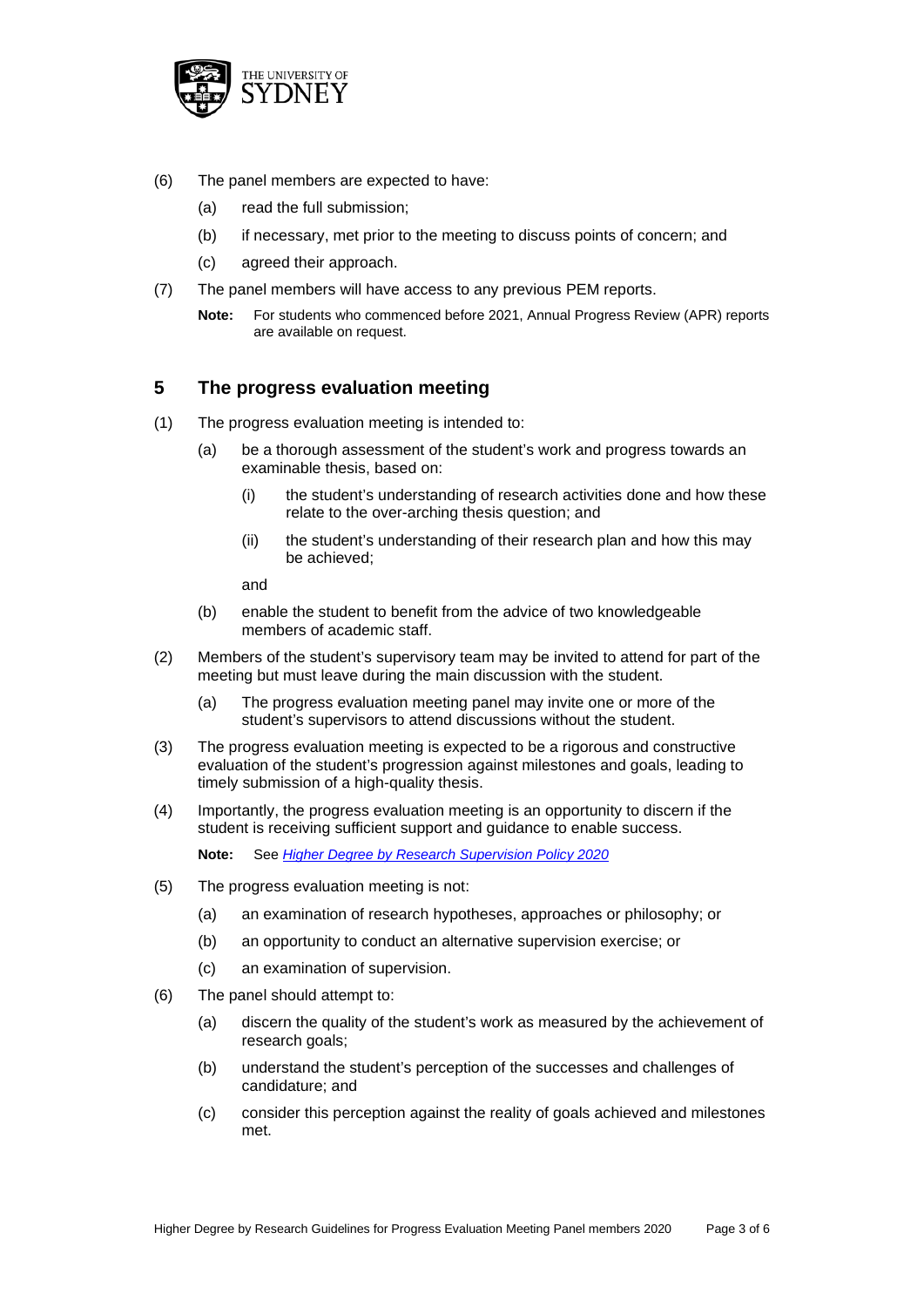

- (7) The panel is also expected to
	- (a) consider whether the student currently has sufficient resources and or training to complete the project as proposed; and
	- (b) make recommendations accordingly.

**Note:** See Schedule 1: *[Higher Degree by Research Supervision Policy 2020](http://sydney.edu.au/policies/showdoc.aspx?recnum=PDOC2013/316&RendNum=0)*

- (8) It is important to confirm with all present that the student may speak freely about successes and challenges.
	- (a) This may include criticism of their supervision, research context or working environment.
	- (b) Information collected in progress evaluation meetings must only be used for the purpose of addressing or investigating any issues raised by the student and not shared with any other person for any other reason.
		- (i) The panel must assure the student that information provided in confidence will be protected and only used where necessary to resolve issues identified by them.
	- (c) The panel is not obliged to document every comment from a student and may exercise discretion in recording information that the student discloses in confidence.
	- (d) The student must also be informed that the panel is required to act on information that indicates possible breaches of:
		- (i) University policies, including codes of conduct;
		- (ii) regulatory requirements; or
		- (iii) legislative requirements.
- (9) The progress evaluation panel is not expected to provide pastoral care for students, unless a member of the panel holds a professional registration under which they have additional obligations.
	- (a) Panel members should be prepared to refer students in need of extra assistance to the appropriate support services.
	- **Note:** See [Student Support Services](https://www.sydney.edu.au/students/staying-on-track/help-support.html) for a list of available services. Students can seek professional advice through the [University Health Service,](https://sydney.edu.au/students/health-services.html/) [Disability Support](https://sydney.edu.au/students/disability-support.html)  [Services,](https://sydney.edu.au/students/disability-support.html) [Counselling and Psychological Services,](http://sydney.edu.au/current_students/counselling/) [Mana Yura,](https://sydney.edu.au/students/support-and-safe-spaces.html) an[d SUPRA.](http://supra.net.au/)
- (10) If, in the opinion of the panel, the success of the student would be enhanced by a variation in candidature, the panel should refer the student to the lead supervisor and or postgraduate coordinator to discuss suitable options.
	- (a) This recommendation may be noted in the progress evaluation meeting report.

#### **6 Progress evaluation meeting outcomes**

- (1) The panel are asked to assess whether, based on the evidence, the student has made sufficient progress to assure them that they are on course to produce a thesis of the required standard for their degree, within their enrolment period.
	- (a) Quality and timeframe should each be considered
- (2) In considering their recommendation the panel must consider compliance with student responsibilities as set out in the relevant policies and procedures.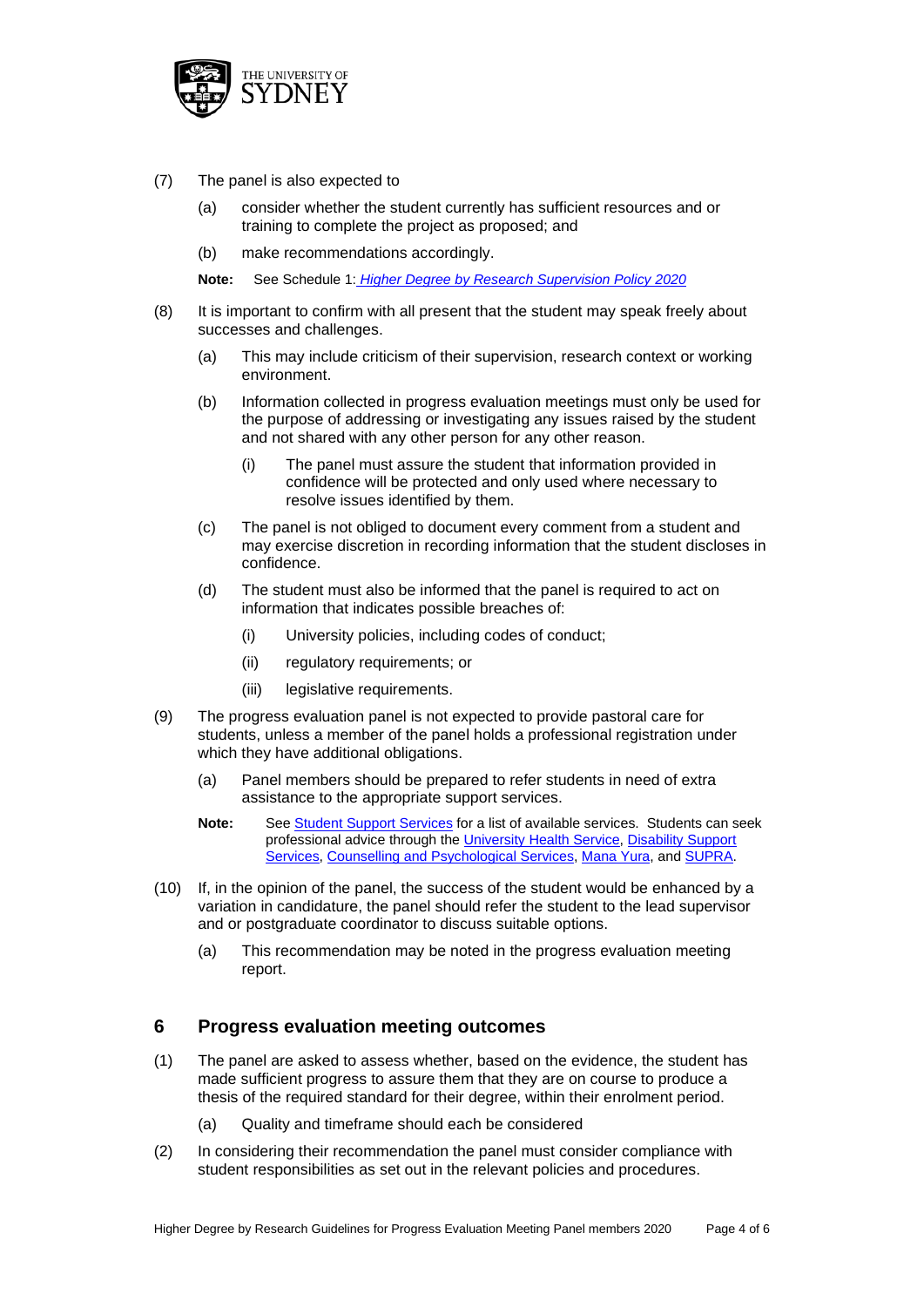

**Note:** All University policies are available on th[e University Policy Register.](http://sydney.edu.au/policies/showdoc.aspx?recnum=PDOC2012/270&RendNum=0)

- (3) At the end of the progress evaluation meeting, the panel may discuss their decision and rationale for that decision with the student.
- (4) There are three possible outcomes. The student is rated as having:
	- (a) made satisfactory or excellent progress;
	- (b) made marginal progress; or
	- (c) made unsatisfactory progress.

**Note:** See clauses 17 – 19 of the *[Progress Planning and Review of Higher Degrees by](http://sydney.edu.au/policies/showdoc.aspx?recnum=PDOC2015/403&RendNum=0)  [Research Students Policy 2015](http://sydney.edu.au/policies/showdoc.aspx?recnum=PDOC2015/403&RendNum=0)*

- (5) In the event of a recommendation other than the student having made satisfactory or excellent progress, the panel must make a recommendation to the Associate Dean (Research Education) about further action that should be considered.
	- (a) Panel members may also refer a progress evaluation meeting report to the Associate Dean (Research Education) if they wish to:
		- (i) note outstanding success; or
		- (ii) record concerns about progress that do not warrant a rating of marginal or unsatisfactory progress.

### **NOTES**

#### **Higher Degree by Research Guidelines for Progress Evaluation Meeting Panel Members 2020**

Date adopted: 15 September 2020

Date commenced: 1 January 2021

- Administrator: Director, Graduate Research
- Review date: 1 January 2026

Rescinded documents:

Related documents:

*Progress Planning and Review of Higher Degree by Research Students Policy 2015*

*Progress Planning and Review of Higher Degree by Research Students Procedures 2020*

*Higher Degree by Research Supervision Policy 2020*

**Note:** See the *[Progress Planning and Review of Higher Degrees by Research Students](http://sydney.edu.au/policies/showdoc.aspx?recnum=PDOC2015/403&RendNum=0)  [Policy 2015](http://sydney.edu.au/policies/showdoc.aspx?recnum=PDOC2015/403&RendNum=0)* and the *[Progress Planning and Review of Higher Degrees by](http://sydney.edu.au/policies/showdoc.aspx?recnum=PDOC2015/402&RendNum=0)  [Research Students Procedures 2020](http://sydney.edu.au/policies/showdoc.aspx?recnum=PDOC2015/402&RendNum=0)*